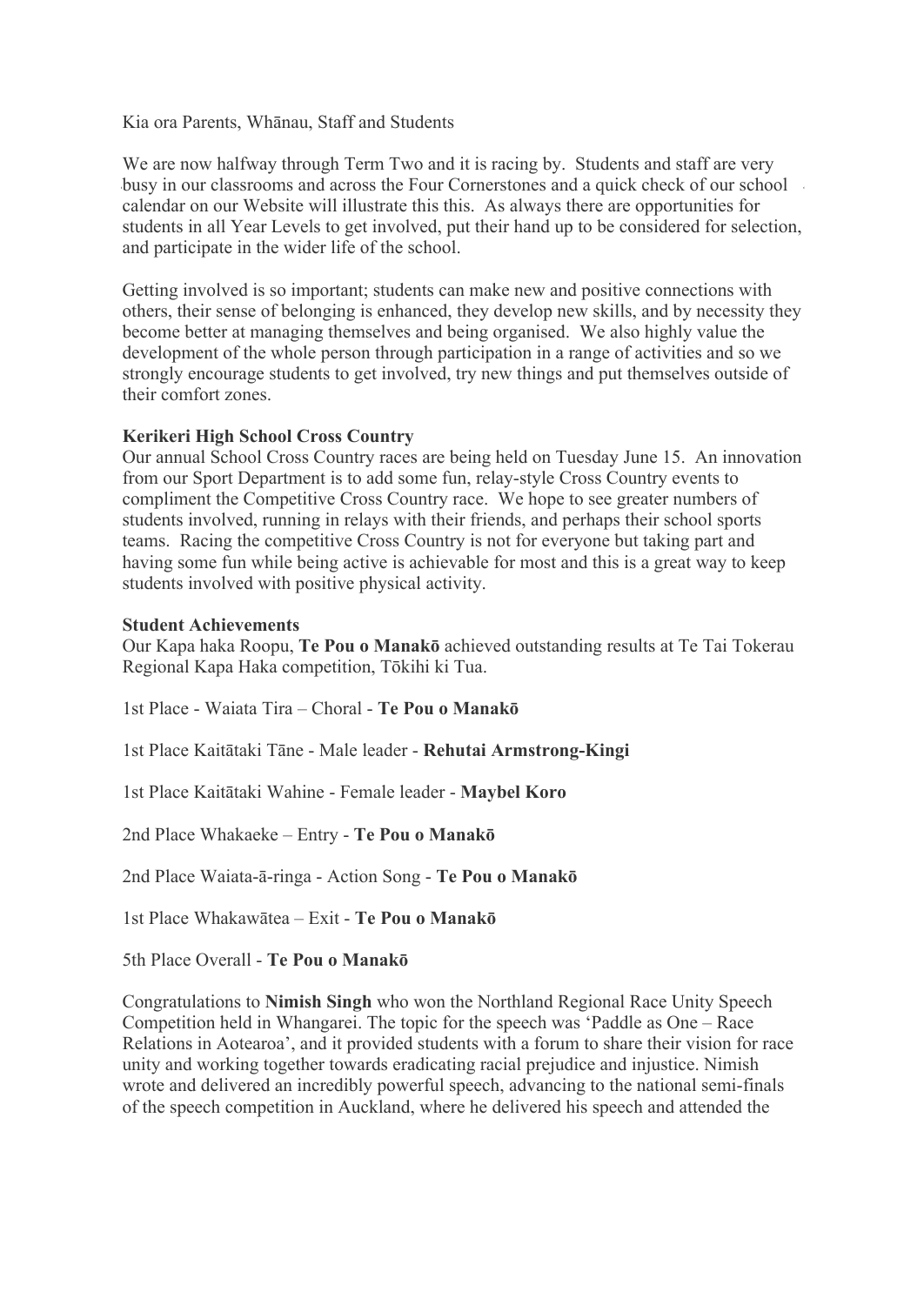Race Unity Hui and the National Final of the Speech Awards.

Congratulation again to **Nimish Singh** who was also the winner of the Secondary Schools Regional Auctioneering Competition, with **Nic Powell** placing a close second. We thank Barfoot and Thompson Kerikeri, in particular Ross Paterson for the support of this opportunity.

Congratulations to **Emilia Finer, Sophie Broughton, Henry Ludbrook, Ciara Andrews, Lukas Bayer, Dayna Hawke, Oliver Horsfield, Florence Venner** and **Sascha Bell** who competed at the New Zealand Division II Swimming Championship in Dunedin last month. **Emilia Finer, Florence Venner, Oliver Horsfield, Henry Ludbrook** and **Sascha Bell** all gained top 10 placings in various events, **Florence Venner** received a Bronze for her 100M Butterfly and **Emila Finer** received Gold for 1500M Freestyle.

Congratulations to the three Kerikeri High School teams who were selected for the Rotary Model United Nations Assembly held in Auckland last week. **Nimish Singh, Rachel Smythe** and **Gillian Toala** represented Ireland, **Marshall Arvidson, Sakura Aihara** and **Kayle Hyde** represented Qatar, and **Savannah Hancock, Patrick Godson** and **Casey Roberts** represented Libya.

100 teams from the Northland/Auckland area representing 100 different countries took part in the two day event set to copy the United Nations Assembly. Each team chose two remits based on current global issues to speak about in front of the 300 participants.

Congratulations to the Senior Boys Turbo Touch team consisting of **Lucas Casey, Sam Harper, Mouhnir Ramach, Daniel Rogers, Cameron McClelland, Bailey Johanson** and **Ari Leonard** who came 1st at the recent Northland Secondary Schools Competition.

In the recent Immerseme Games, an online language immersion competition, **Gillian Toala** received the Laureate Award for 1st in World Overall, 1st in Mandarin Chinese, 4th in Spanish.

**Pippiana Voakes** received a Gold award, also 8th in Spanish, **Matilda Townsend** placed 13th in Spanish. **Casey Roberts, Shannon Miringaorangi, Joe Howells** received Silver awards and **Ella Parker, Ella Howells, Gemma Griffiths, Victoria Walker, Ellee Newman** received Bronze awards.

**Millie Caswell** and **Shannon Miringaorangi** won the Best Original Storyline in the Spanish International Comic-Con competition, drawing and writing an original comic in Spanish. Students from 137 schools across five countries competed.

Congratulations to **Franky Sefton** (Year 8) whose story 'The Legend of Hoiha' has been awarded Highly Commended in the New Zealand Intermediate School Writing Competition. The competition had over 500 entries from 40 schools. With so many entries, this is a wonderful achievement. Franky's story will be included in the 'Beyond Beneath Below' anthology, to be published in June of this year.

# **Gateway**

We are funded for 106 placements for Gateway and to date we have sent 60 students out with employers. Students have to earn on average 20 NCEA credits. These can come from industry providers, or from courses we run or from unit standards that we offer.

During the April holidays this year we ran following courses. 20 students (3 were Gateway) passed their Learners Licence after spending up to three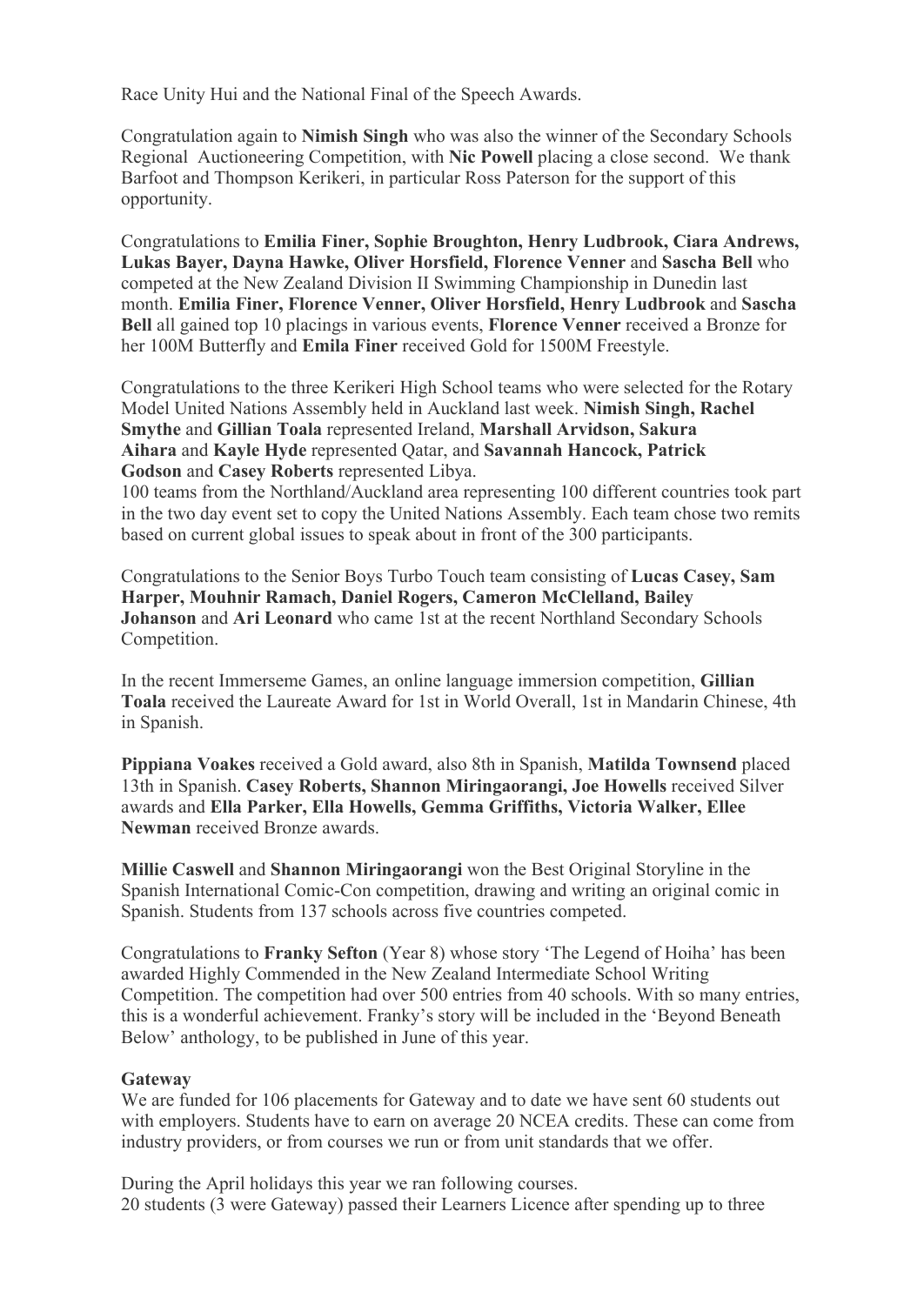days with Tata Morgan from Te Runanga o Whaingaroa and Neil Vartan from the New Zealand Police (who has funding to assist paying for the licences, our students pay \$20 instead of \$93.90)

20 Year 12 students completed the 12 Health and Safety course (Safety Matters)

20 Year 13 students completed the 13 Health and Safety course (Safety Matters)

12 students and 4 staff completed their First Aid Certificates (Life Care Consultants)

We will offer these same courses in the July holidays, and depending on demand, the October holidays as well, so students have less interruption to their curriculum time while still supporting pathway and gaining NCEA credits.

13 students from the Hospitality Department have completed their Barista Course from NorthTec.

# **Careers**

We were fortunate to have the Far North Careers Roadshow here on Wednesday 26 May. We had a range of providers to showcase what possibilities we have for future education and employment both locally and nationwide.

Last week we had another eight students study for their Learner Drivers Licence with Tata Morgan from Te Runanga o Whaingaroa and Neil Vartan from the New Zealand Police. To date seven of the students have sat their tests, all passing with 35/35.

## **Careers on Instagram**

Students and whānau are welcome to follow the Instagram page run by the Careers Office **careerskkhs**

On this page will be any job vacancies, Gateway opportunities, visiting speakers, open days and any other relevant information.

# **S.A.V.E. – Saving All Valuable Environments**

Friday 4 June is Arbor Day and will be celebrated with a tree planting event and a free tree giveaway at Lunchtime.

This week, SAVE students visited Opito Bay to participate in a beach clean-up as part of World Oceans Day.

### **Senior Ball 2021**

Our Senior Ball will be held on Saturday 31 July here at school. Tickets went on sale for Year 13 student last week and will be on sale for Year 12 students from Monday 14 June and for Year 11 students from Monday 21 June. The cost is \$70.

Our Ball is one of the highlights of the school year and we are looking forward to another wonderful evening. Unlimited photographs of the event are available as part of the ticket price.

The Ball Committee is made up of a dedicated group of Year 12s and Year 13s and they are working incredibly hard to make this event special.

Payment for Ball tickets can be made by internet banking. The school banking details are as follows: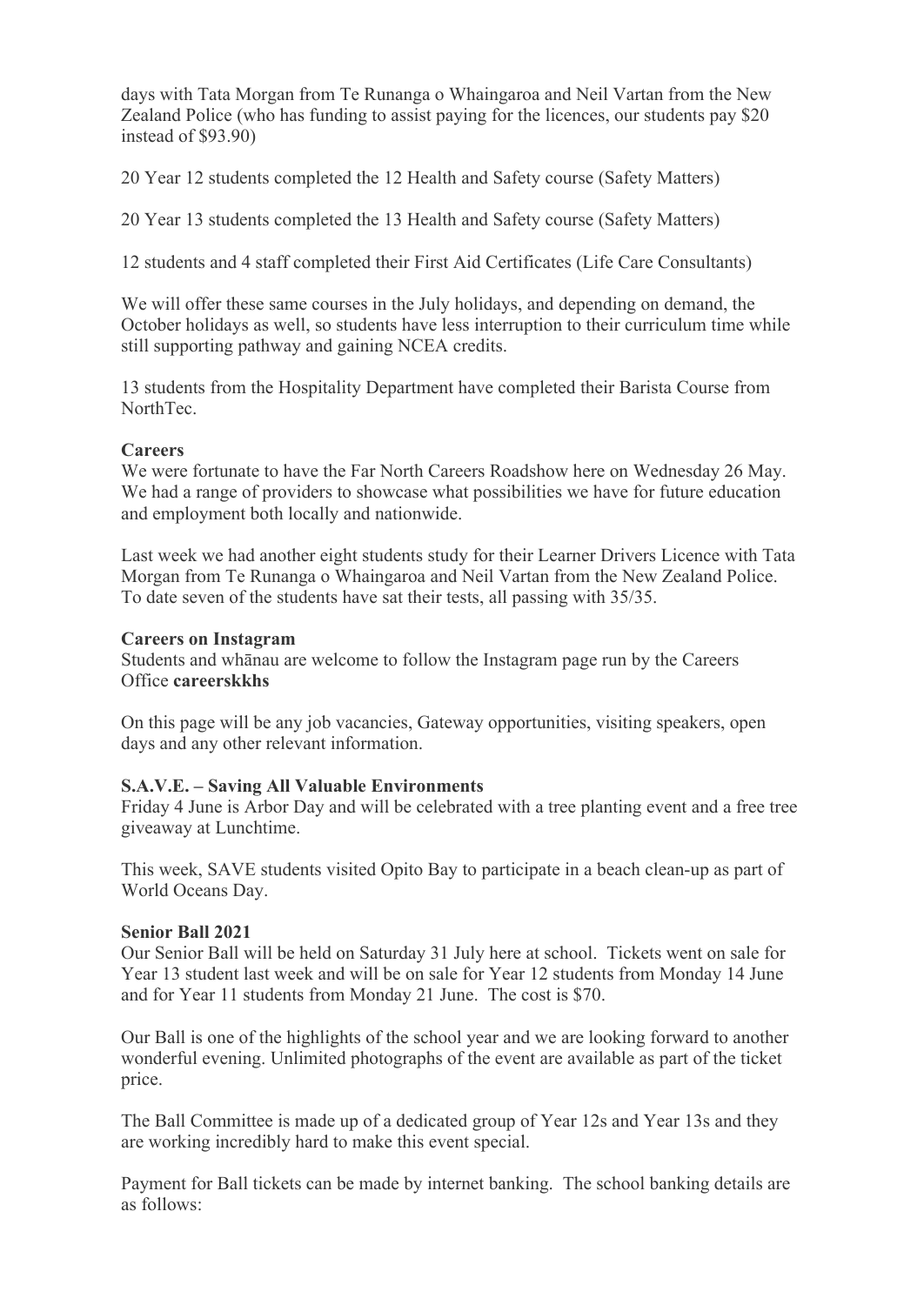# 12-3091-0120756-00

Please put your student's name and BALL as Reference.

Alternatively, parents can pay via their Payment Portal link; the Ball will be added as a payable optional item for each Year Level during their allocated week.

Ball dresses and suits in a variety of sizes and colours are for sale at Careers until the end of this week, all good quality and nothing over \$25.00. Students are welcome to sign out items to take home to try and can be paid for at school Reception.

# **Second-Hand School Uniform and PE Uniform**

Both our Student Centre, Te Puna Waiora and our Health and Physical Education Department are happy to receive any second-hand school and/or PE uniform which families may be willing to donate. Please feel free to drop any uniform donations into Te Puna Waiora or Reception.

## **Thank-you Paper Plus**

Thanks to Paper Plus Kerikeri who have made a financial donation to our school as a rebate for purchases made by our school community during their Back to School sale. We thank them for their contribution.

# **Goodbye to Cheques**

Earlier this year, banks announced the decision to discontinue the use of cheques as a method of payment. This does have implications for us and our community. As a result, we are no longer accepting payments to Kerikeri High School via cheque. There are alternative payment methods you can choose from:

In person at the school office via cash/EFTPOS.

Direct credit/internet banking to ASB 123091 0120756 00.

Via the Payment Portal Link sent with the School Statements.

### **Champion Tuckshops' Eat Smart Menu**

Our school Canteen has an updated menu for Term 2. We have attached a flier to this newsletter, showing the new menu.

#### **Who can Help You**

We want everybody, our students, families and whanau, and our staff to feel they have a point of contact in our school when times are challenging. This could be a Subject Teacher, a Year Level Dean, it could a Careers or Guidance Counsellor, the Principal or Associate Principal or a Deputy Principal.

If you reach out to us, we will support you to get the right help.

Some first points of contact could be:

- Te Puna Ora, our Student Centre
- Reception
- The Principal's PA, Paula